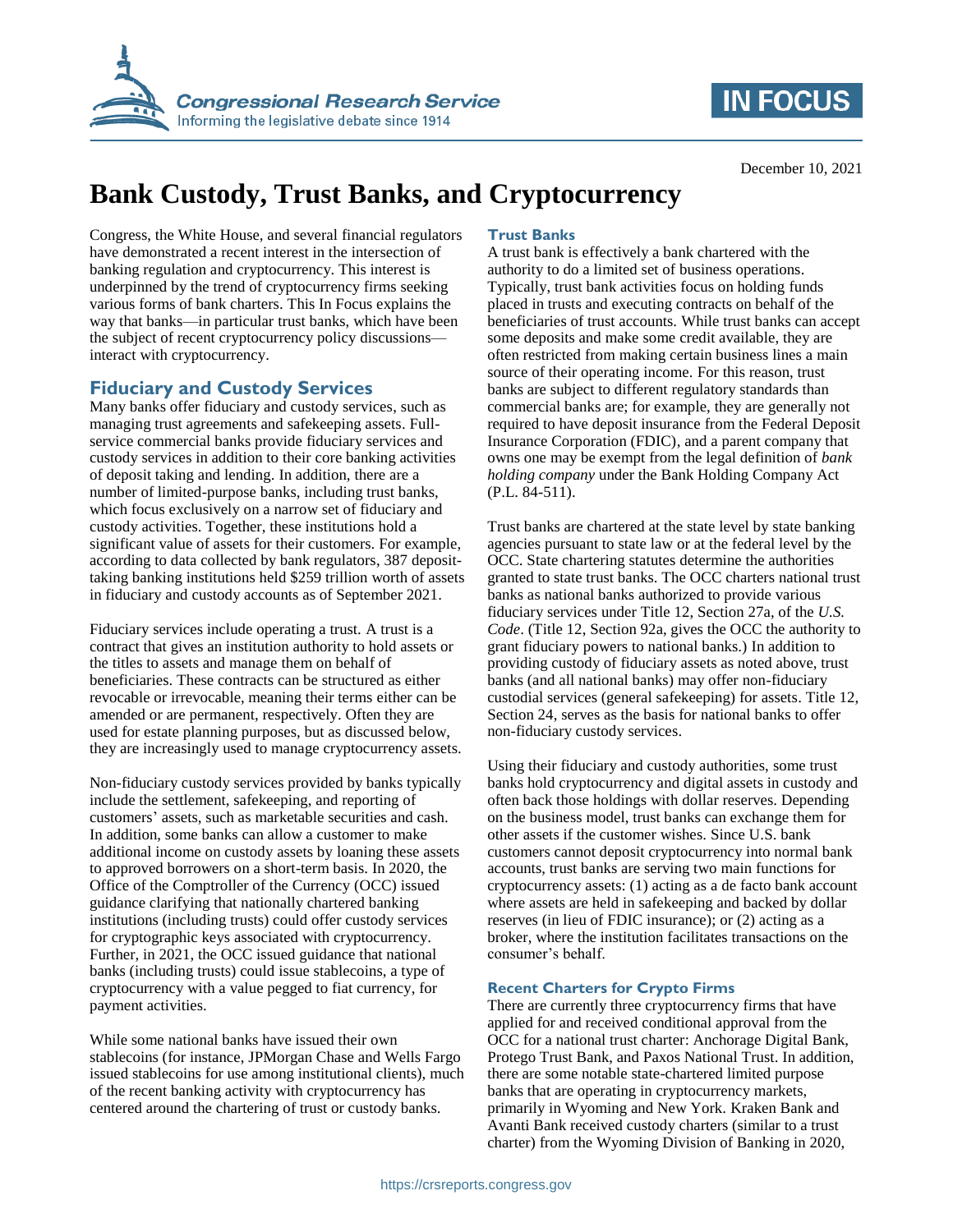and Paxos holds a state charter from New York's Division of Financial Services. Recently, New York conditionally approved a partnership between PayPal, a money transmitter, and Paxos to engage in cryptocurrency business. Each of these institutions has a different business model; **[Table 1](#page-1-0)** depicts some of the cryptocurrency activities the banks are undertaking.

#### <span id="page-1-0"></span>**Table 1. Select Bank Cryptocurrency Activities**

Examples of recent banking activities in cryptocurrency

| <b>Type of Banking</b><br>Institution                                                                                 | <b>Cryptocurrency Activities</b>                                                                                                                                                                                                                                                                                                                      |
|-----------------------------------------------------------------------------------------------------------------------|-------------------------------------------------------------------------------------------------------------------------------------------------------------------------------------------------------------------------------------------------------------------------------------------------------------------------------------------------------|
| <b>Full-service national</b><br>banks (i.e.,<br>commercial banks)                                                     | Issue stablecoins for payment<br>purposes; participate in blockchain<br>networks; hold cryptocurrency and<br>cryptographic keys in custody.                                                                                                                                                                                                           |
| Limited-purpose<br>national banks (i.e.,<br>trust banks)                                                              | All of the above, plus offering trading<br>and lending platforms (or facilitating<br>such activities through partnerships);<br>custody and management of stablecoin<br>reserves; payment, exchange, and<br>other agent services for digital assets.                                                                                                   |
| Limited-purpose<br>state banks (e.g.,<br><b>Wyoming Special</b><br>Depository<br>Institution, New<br>York BitLicense) | Issue stablecoins and tokenized dollars;<br>offer deposit accounts 100% backed by<br>dollar reserves (in lieu of deposit<br>insurance); offer wire transfer and<br>funding services; potentially act as<br>Federal Reserve clearing bank (upon<br>receiving FDIC insurance); partner<br>with businesses to facilitate<br>cryptocurrency transactions. |

**Source:** OCC Conditional Charter approvals for Anchorage, Protego, and Paxos; Wyoming Division of Banking, New York Division of Financial Services; Kraken and Avanti websites.

#### **Debate over Regulating Crypto as Banks**

**Charters.** Since 2016, the OCC has shown an interest in chartering various financial technology (fintech) companies as banks, initially by piloting a special purpose national bank (SPNB) charter for fintech firms. This charter met significant legal challenges from the states and has resulted in no SPNB charters to date. The crux of the issue centered on the authority of the OCC to charter fintech institutions that did not take deposits as banks. The OCC's authority to issue these charters remains in question.

While the OCC's authority to issue trust charters is clearly laid out in statute, there is still the question of whether the OCC should be issuing trust charters to cryptocurrency firms. On the one hand, these institutions can provide fiduciary and non-fiduciary custody services for cryptocurrency products much the same way they do for dollar-denominated accounts. Further, without an FDIC insurance requirement, trust banks can back holdings with reserves, offering some deposit protection to customers without jeopardizing the government backstop of deposit insurance. On the other hand, there are persistent concerns about the entry of fintechs into the banking system, and the use of trust charters for these firms may draw concern over

regulatory arbitrage, blending commerce with banking, and the potential for systemic risk.

**Deposit Insurance.** Deposit insurance is a government safety net designed to prevent "runs" at banks and protect ordinary citizens seeking to keep their money safe from losses. The recent findings in the November 2021 President's Working Group on Financial Markets report (issued along with the federal banking regulators) on stablecoins suggest that the Administration may favor regulating issuers of such digital assets as insured depository institutions. To do so, the OCC may need to either require deposit insurance for certain trust banks that issue stablecoins, charter all issuers as full-service national banks (which are required to have deposit insurance), or create a separate regime for chartering these issuers. Many trust institutions are limited in their deposit-taking capacity, and so the effectiveness of deposit insurance on stemming the likelihood of runs is up for debate. Extending deposit insurance to stablecoin issuers extends the federal safety net and inherent moral hazard issues to a product that does not have many of the features that have justified federal insurance for traditional deposits. Further, reserve requirements could offset the risk of consumer losses without the need for a government safety net. Another issue is the authority of the federal government to compel deposit insurance for all issuers without new legislation, particularly among state-chartered issuers. While most states require full-service banks to have FDIC insurance, states do not necessarily require it for limited-purpose banks. For example, Wyoming does not require FDIC insurance for special purpose depository institutions (SPDIs); rather, it requires 100% reserves against the value of cryptocurrency held in SPDIs.

**Reserves and Disclosures.** Another potential area of regulatory concern is the disclosure of reserves that back stablecoin issuers. This was highlighted by the October 2021 charges taken by the Commodity Futures Trading Commission against Tether, a stablecoin issuer that misrepresented the reserves it held against its token. In October 2020, the OCC issued interpretive guidance clarifying that national banks were allowed to receive USD deposits, which may serve as reserves for stablecoins issuers. At the state level, Wyoming requires custody banks that issue stablecoins to hold at all times "unencumbered level 1 high-quality liquid assets valued at 100% or more of their depository liabilities." These reserves could be vulnerable to runs if the stablecoin holders seek to redeem their holdings for cash simultaneously. However, unlike securities regulation, which requires a disclosure of reserves to investors, no such disclosure to the public is required from banking regulators for trust banks that issue stablecoins or for national banks that hold stablecoin reserves. Thus, it is unclear whether stablecoin market participants can appropriately discern whether they are holding assets backed by the claimed reserves. Legislation could seek to require reserve disclosures for stablecoins, either through anti-money-laundering reporting requirements for issuers that hold reserves in U.S. banks or through banking laws for trusts and insured depository institutions that issue stablecoins or hold their reserves.